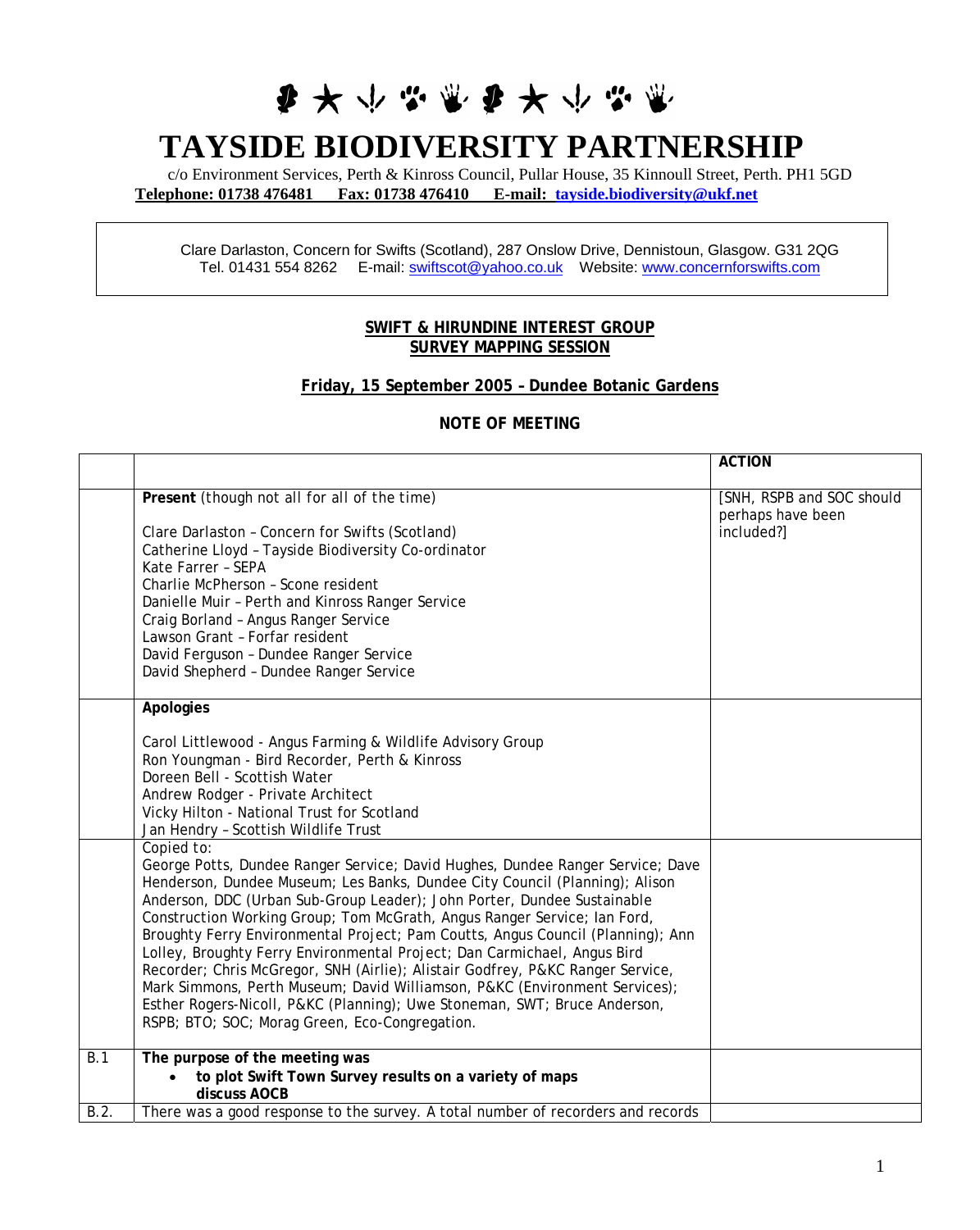|                    | needs to be ascertained for a future report.<br>Could each "volunteer co-ordinator/collector" provide a brief note about this - it<br>would be interesting to know how many (approx) records came in from the public<br>as a response to the articles. One or two may be swallows - as reported in barns or | ALL                                                                                                     |
|--------------------|-------------------------------------------------------------------------------------------------------------------------------------------------------------------------------------------------------------------------------------------------------------------------------------------------------------|---------------------------------------------------------------------------------------------------------|
|                    | in remote farms. Some records may need to be verified.<br>CL will hold all records until they can be entered into a database. She will ask<br>each local authority to enter the appropriate information into their GIS.                                                                                     | <b>CL</b>                                                                                               |
| <b>B.3</b>         | Perth and Kinross (part): Charlie McPherson: 6 surveyors - records at 19 places,<br>including Perth as one (although there are several locations there).                                                                                                                                                    |                                                                                                         |
| B.4.               | Perth and Kinross (part): Daniele Muir -                                                                                                                                                                                                                                                                    | <b>DM</b>                                                                                               |
| B.5.               | Catherine Lloyd (Tayside-wide) -                                                                                                                                                                                                                                                                            | CL                                                                                                      |
| B.6.               | Kate Farrer -                                                                                                                                                                                                                                                                                               | KF                                                                                                      |
| B.7.               | Angus records: Craig Borland -                                                                                                                                                                                                                                                                              | CB                                                                                                      |
| $\overline{B.8}$ . | Dundee records: David Ferguson (and David Hughes?) -                                                                                                                                                                                                                                                        | DF/David Hughes                                                                                         |
|                    | (please also photocopy old records and survey results and pass to CL)                                                                                                                                                                                                                                       | Pass survey results to CL                                                                               |
| B.9.               | Clare Darlaston -<br>(CD will check e-mailed records from various people)                                                                                                                                                                                                                                   | CD to submit records                                                                                    |
| <b>B.10</b>        | Broughty Ferry records are absent. (CL to contact Anne Lolley)                                                                                                                                                                                                                                              | CL /Ann Lolley                                                                                          |
| <b>B.11</b>        | The RSPB were provided with survey forms. SOC/SNH were not targeted for the<br>survey. Should we note on the contacts list who are members of these<br>organisations? CD to submit last year's records.                                                                                                     | CL/CD                                                                                                   |
|                    | <b>MAPPING SESSION</b>                                                                                                                                                                                                                                                                                      |                                                                                                         |
| $\overline{B}$ .12 | Red dots were placed on OS maps for Perthshire - NB we need<br>another colour for feeding areas that are not also possible nesting areas - such as<br>river/loch/park areas. More specific areas were noted on the town plan of<br>Dundee. (We need another for Perth and perhaps Crieff/Comrie).           | CD to include a copy of data<br>base page - could others<br>please comment if they<br>have other ideas. |
|                    | However this does need to be backed up by a data base. CD suggests we all use<br>the same format so that databases can be merged.                                                                                                                                                                           |                                                                                                         |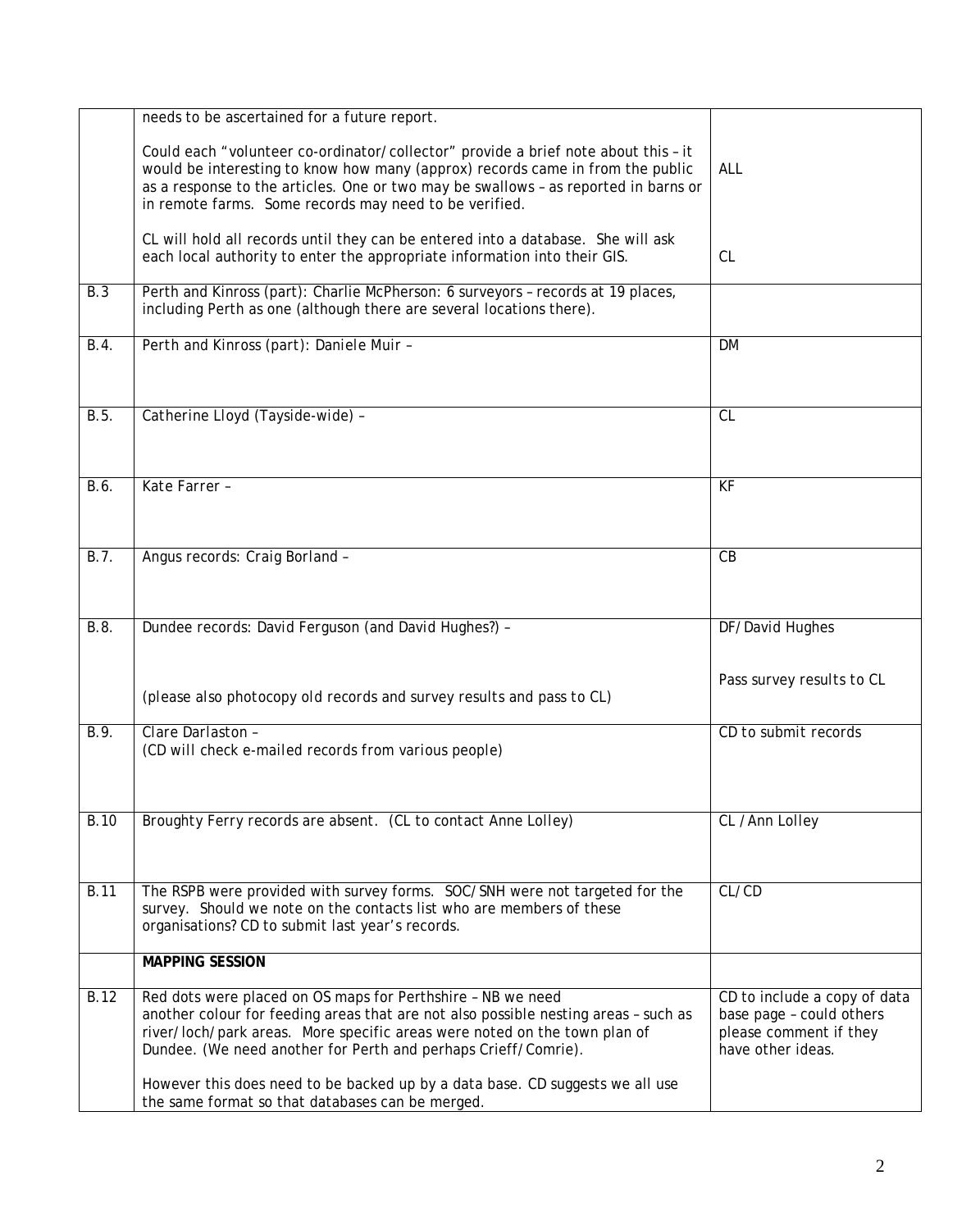|             | It may be that where there are several records for one place/street etc, not all<br>repeat records need to be on the data base.                                                                                                                                                                                                                                                           |                                             |
|-------------|-------------------------------------------------------------------------------------------------------------------------------------------------------------------------------------------------------------------------------------------------------------------------------------------------------------------------------------------------------------------------------------------|---------------------------------------------|
|             | All asked to record places (settlements) where they are certain that there are no<br>swifts - on the basis of residence or several visits.                                                                                                                                                                                                                                                | ALL                                         |
| <b>B.13</b> | It would be useful to note key buildings - such as Castle Carrick on Loch Goil,<br>which is the only site for swift nest sites in the vicinity.                                                                                                                                                                                                                                           | <b>ALL</b>                                  |
| B.14        | It was apparent at the meeting that there were some surveying gaps this year. It<br>was agreed that one area, the Angus coast, would be additionally targeted in<br>2006. CB to take forward. CL to ask Angus FWAG if a short article could be<br>included in a future Angus FWAG Newsletter to ask members if they know of any<br>swift nesting sites.                                   | CB<br>CL to ask Angus FWAG for<br>help.     |
| <b>B.15</b> | Please note that anecdotes and general observations are also useful - e.g. the<br>occurrence of 5 swifts still around one nest site on 22-23 Aug. this year (where<br>was that?) and LG/CD have noted more high flying/feeding this year than usual<br>with swifts descending later and for less time.                                                                                    | <b>ALL</b>                                  |
|             | <b>PROJECTS</b>                                                                                                                                                                                                                                                                                                                                                                           |                                             |
| <b>B.16</b> | CD reported back on the interest of Hillcrest Housing Association and the<br>agreement to include provision for swifts at Burnside Mills and Lawside Works<br>(Dundee).                                                                                                                                                                                                                   |                                             |
|             | Hillcrest will also include provision for swifts in its forthcoming design guide. CD<br>to keep DF and DS advised of progress. Also other projects in Glasgow, North<br>Lanarkshire and South Lanarkshire were noted - two in particular which were<br>initiated by local residents.                                                                                                      | CD                                          |
| B.17        | Bracken Primary School, Forfar - a teacher has requested swift bricks in new<br>building (CD noted only Bracken Primary School, St Mary's NW Dundee, and<br>Wellbrae, Forfar - can someone confirm details?                                                                                                                                                                               | CB/LG can you add a few<br>details to this? |
| <b>B.18</b> | Any news of the Monart housing development (Perth) nest boxes?                                                                                                                                                                                                                                                                                                                            | Esther Rogers-Nicoll, PKC                   |
| B.19        | As Glasgow City Council now has its weekly Planning List on line, CD is scanning<br>these for applications in swift priority areas and sending a letter to the Director of<br>Planning (copy available on request from CD); this is not time-consuming. No<br>response has yet been received. Is this something others maybe able to take on<br>board within local authority areas?       | <b>ALL</b>                                  |
|             | PUBLICITY AND MATERIALS                                                                                                                                                                                                                                                                                                                                                                   |                                             |
| <b>B.20</b> | CD had issued CL's Town Swift Survey poster as a base to similar ones for Galloway<br>and Kirkintolloch. CL has also circulated to Fife, Stirling and Clacks LBAPs for<br>their own use if they wish.                                                                                                                                                                                     |                                             |
| <b>B.21</b> | Leaflet/survey forms. CL pointed out that the posters and leaflets had to be done<br>without a dedicated budget. It was suggested that, particularly having<br>demonstrated the success of this year's survey, funding might be sought from<br>RSPB, SOC and SNH for next year's printing. Aim to have these ready for Easter<br>2006 to coincide with the Dundee Spring Flower Festival. | CL to apply for funding                     |
| <b>B.22</b> | A 'swift theme' was discussed as a possibility for the Rangers' display at the 2006                                                                                                                                                                                                                                                                                                       | DS to discuss with George                   |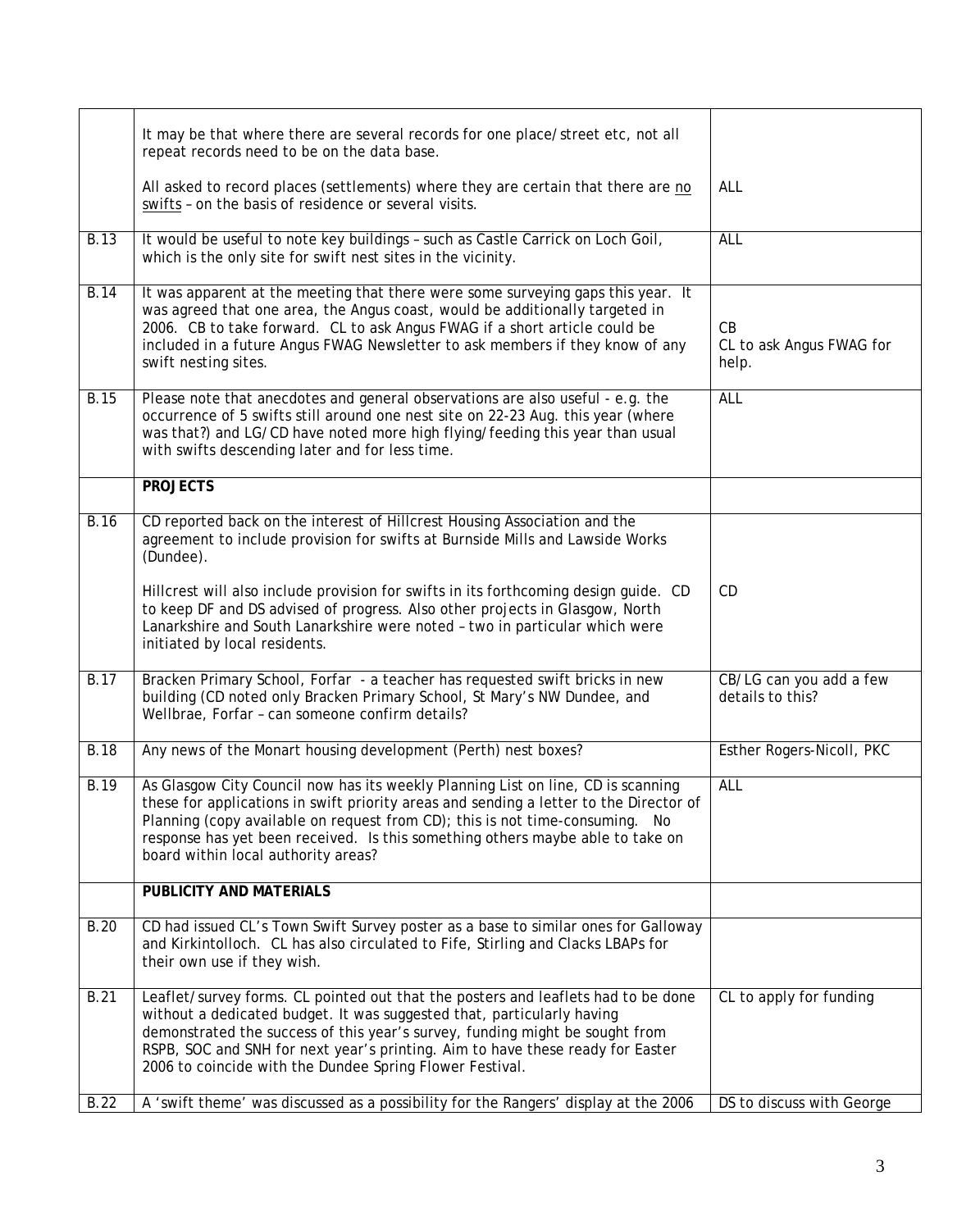|             | Dundee Spring Flower Festival. DS said that large-scale maps and survey forms<br>could be provided and the 'wildlife roof' demonstration model could be featured.<br>CL said she would be happy to link with such a display. Survey results and a<br>further swift themed display could also be featured at the September Flower<br>Festival.                                                                                                                        | Potts                                                          |
|-------------|----------------------------------------------------------------------------------------------------------------------------------------------------------------------------------------------------------------------------------------------------------------------------------------------------------------------------------------------------------------------------------------------------------------------------------------------------------------------|----------------------------------------------------------------|
| <b>B.23</b> | CL said that BTCV had helped make nestboxes for a biodiversity project in Stirling<br>and that this could perhaps be replicated in Dundee.                                                                                                                                                                                                                                                                                                                           | CL to contact BTCV                                             |
| B.24        | CL advised everyone of the BTO's annual National Nest Box Week (mid-February)<br>and suggested a Tayside-wide article be prepared to coincide with this regarding<br>the importance of the size and placing of the entrance to swift nest boxes.                                                                                                                                                                                                                     | CD                                                             |
| <b>B.25</b> | CD noted articles in BTO, RSPB, Herald and Scotsman - dates were Herald - Feb 7 ;<br>Scotsman magazine - July 16.                                                                                                                                                                                                                                                                                                                                                    |                                                                |
| B.26        | It is recognised that the Concern for Swifts (Scotland) leaflet is badly out of date.<br>CD needs to apply for funding to reprint. She has received a promise of £100 from<br>the RSPB, and would like the other half or a proportion (i.e. £50 - £100) to come<br>from developer or building company as sponsorship. CB/LG will approach. If<br>anyone has any contacts, please contact CD.                                                                         | CB/LG<br>CD                                                    |
| <b>B.27</b> | More copies of the Dutch nest site conservation videos were requested.                                                                                                                                                                                                                                                                                                                                                                                               | Contact CD direct for<br>copies.<br>CD to contact Chris Mulder |
| <b>B.28</b> | CD has nearly completed the rough text of the Good Practice document and will<br>circulate ASAP for comment.                                                                                                                                                                                                                                                                                                                                                         | CD                                                             |
| B.29        | CD has prepared a draft contract clause relating to the possible discovery of swift<br>nest sites during a contract. Aimed specifically at North Lanarkshire Council, the<br>document could be adapted for other contracts.                                                                                                                                                                                                                                          | Contact CD for details                                         |
| <b>B.30</b> | Edinburgh City Council has issued a consultation design guide relating to species<br>on the LBAP. It is suggested that while the planning section is very useful the<br>section relating to swifts has one or two mistakes and should perhaps not be<br>issued to interested people yet; CD hopes the mistakes will be corrected.                                                                                                                                    | Copies are available from CL                                   |
| <b>B.31</b> | There was also a general point made that photographs used in information<br>leaflets, etc. should be fully credited, as should plans drawn up for specific<br>projects. Photos of projects should also identify the project.                                                                                                                                                                                                                                         | ALL                                                            |
| <b>B.32</b> | CD has approached RSPB (twice) to suggest they could produce guidance on the<br>Nature Conservation (Scotland) Act 2004 in relation to swifts (and probably other<br>species as well). Her proposal has been declined on both occasions (contact was<br>Duncan Orr-Ewing) - it is felt that this is important, as contractors on the whole<br>are willing to help if they know what to look for and what to do. C. McP suggested<br>that he might be able to assist. | CD to e-mail C.McP with<br>details.                            |
|             | <b>CONTACTS ETC</b>                                                                                                                                                                                                                                                                                                                                                                                                                                                  |                                                                |
| <b>B.33</b> | CL reported that the Perthshire Housing Association had asked advice for<br>biodiversity enhancement at one of their Perth developments. All suggestions for<br>the inclusion of integral swift nestboxes had been dismissed. CL has provided<br>general information to the PHA and will follow up again in due course.                                                                                                                                              | CL                                                             |
| B.34        | DS has connections with Communities Scotland - could he find out who to                                                                                                                                                                                                                                                                                                                                                                                              | DS to contact CD please                                        |